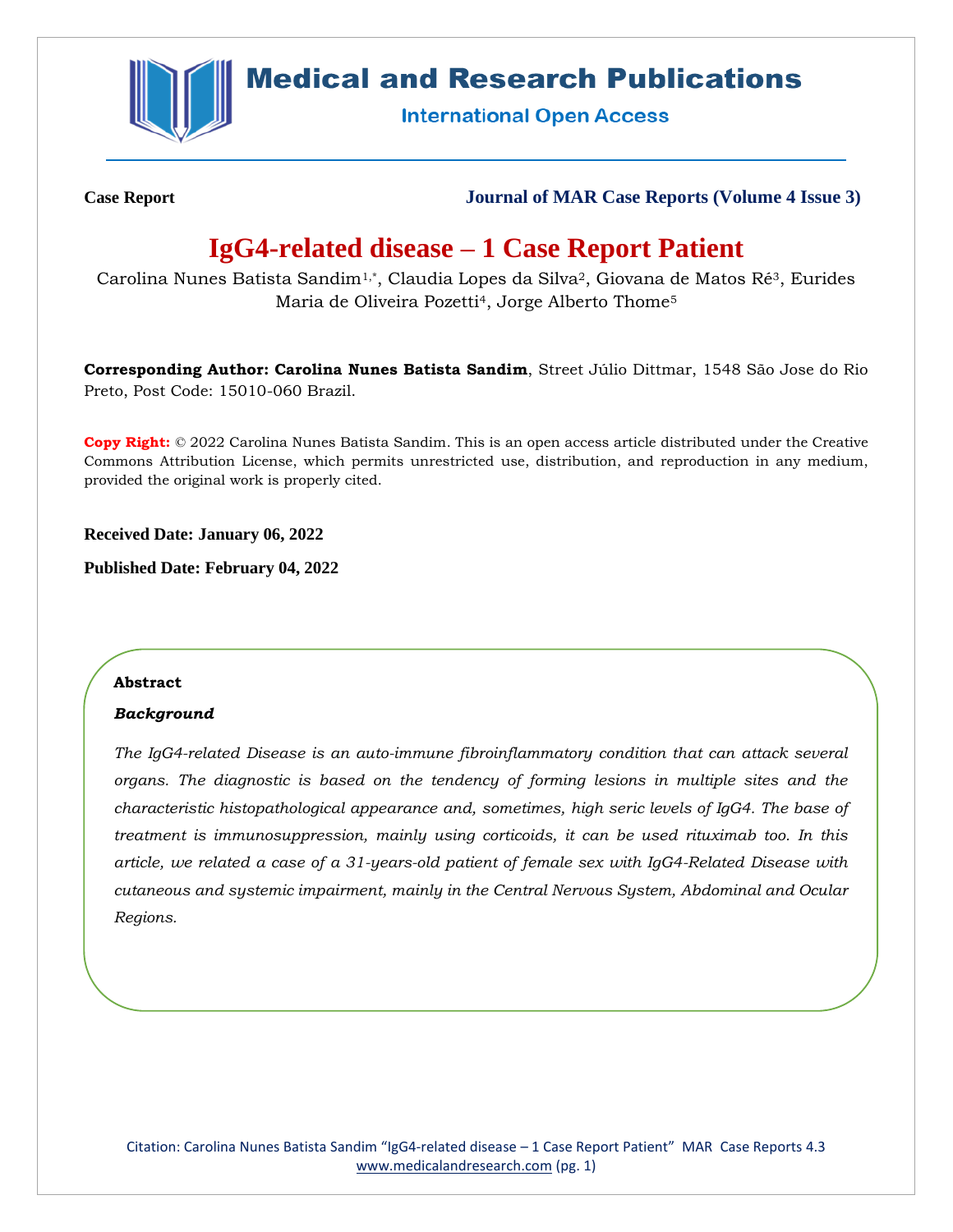*The IgG4-related Disease was first described as a clinic-pathological entity in 2003 in Kamisawa et al study in a case of auto-immune pacreatitis1. The IgG4-related Disease was an auto-immune systemic disease that can have as manifestations the impairment of pancreas, bile ducts, lymph nodes, prostate, retroperitoneum, salivary glands, lacrimal glands, orbital fabrics, kidneys, liver, meninges, lungs, aorta, pericardium, breast, thyroid and skin and others (1,2).*

*Epidemiologically, this affects more men, normally in the ages of sixties and seventies and the most common organ effect described was the pancreas (2).*

*Clinically, it was described as a disease with variable evolution, according to the acommeted organs in each patient (1,2). With the passing years, there is an increased risk to evaluate to neoplasias, such as stomach, lungers, prostate, colon, non Hodgkin's lymphoma, bile ducts and thyreoid (1,2,3). It can evaluate with kidney's chronic disfunction and kidney failure. The prognostic is not very well defined (2).*

*Objective: This article intends to relate a single case report of IgG4-related Disease with cutaneous and extra-cutaneous manifestations.*

*Keywords: Cutaneous, Disease, Extra-cutaneous, IgG4, Manifestations, Related.*

# **Materials and Methodology:**

In this article, it will be described a case report and a revise of articles in Pubmed and Scielo.

## **Single Case Report**

Patient, woman, 31 years, she referred in specific systemic impairments, as esporadics fevers nonrelated to bacterial infections, malaise, back's, arms', legs' and abdominal's pains, articles' pain with no signal of arthritis and weakness. When she was 26 years old, she developed a generalized convulsive crisis and had a stroke at the same age as a sequel to a light weakness of the left arm. It was done investigation for Lupus and Antiphospholipid Antibody Syndrome and the exams were negative.

At the age of 27 years old, she had keratoconus and acute hydrops of fast evolution in the right eye, and she lost her vision on this side. After three months, she had the same problem in the left eye and received corneal transplantation on this side.

Citation: Carolina Nunes Batista Sandim "IgG4-related disease – 1 Case Report Patient" MAR Case Reports 4.3 [www.medicalandresearch.com](http://www.medicalandresearch.com/) (pg. 2)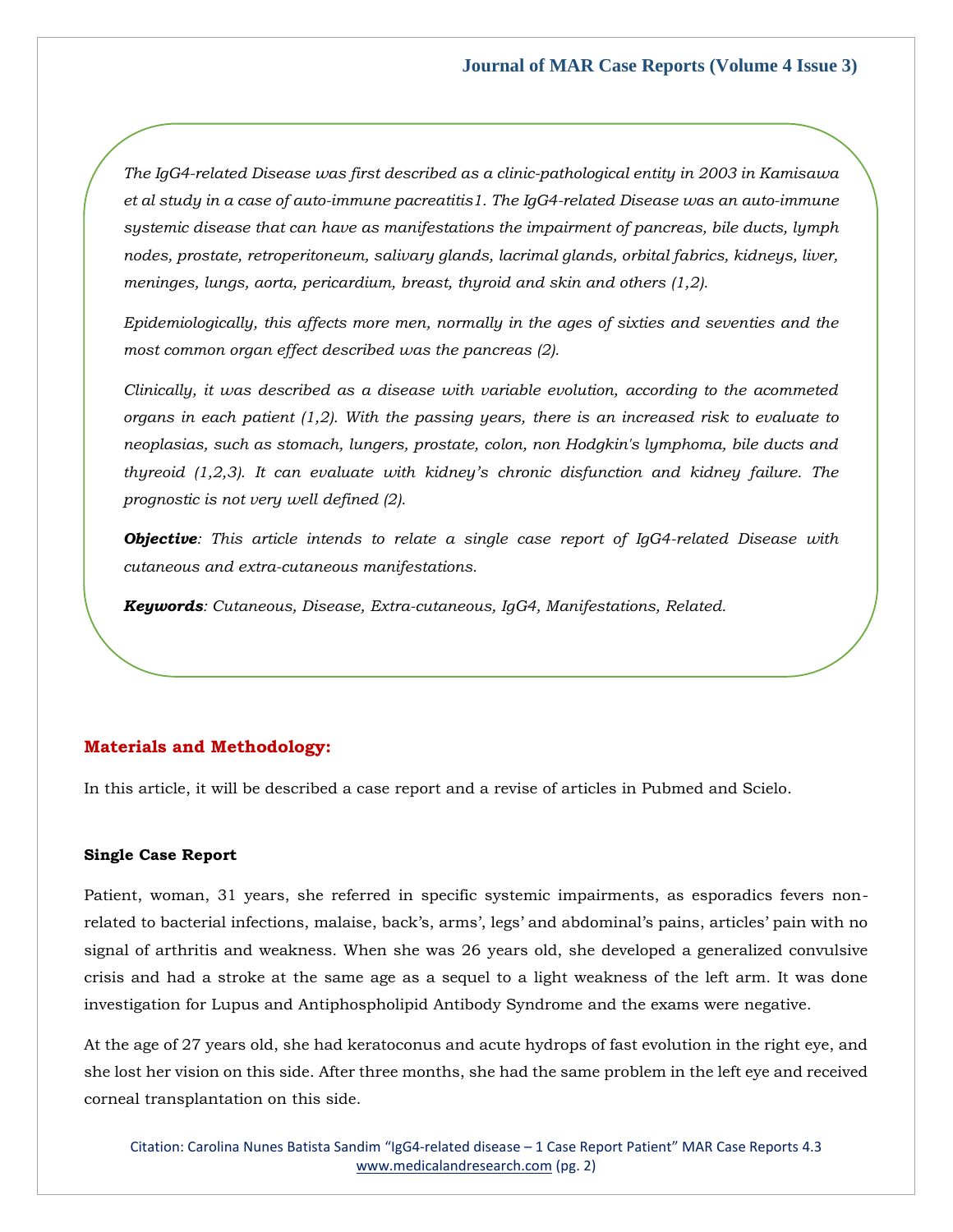Concomitantly, the Computadorized Tomography of Orbital Tecid has the signal of myositis muscle, thickening of orbital fat, and lacrimal glands. After three years of transplantation, she developed a cataract of the left eye, she is waiting for surgery to correct this.

At the age of 29 years old, she had an erythematous, itchy and swollen plaque in the lateral region of the left eye, after using 60 mg of prednisone, it turned to a light-brown macle in this region.

Concomitantly with the skin lesions, she has had to worsen of abdominal's pain, and she has done another tomography and has several abdominal lymph nodes.

She has done biopsies of the lacrimal's left gland and abdominal's lymph node. And in both of these, the result was abundant linphoplasmocitary infiltrate, presence of eosinophils, areas of focal fibrosis and plasmacytosis with the immunohistochemistry with the proportion o  $IgG4+/iGg+> 80%$ . I was compatible with de the IgG4-related disease. And the seric level of IgG was 79.000 Ui/ml.



Illustration 1: Skin lesions, initially. Erythematous and multiple papules in malar left region.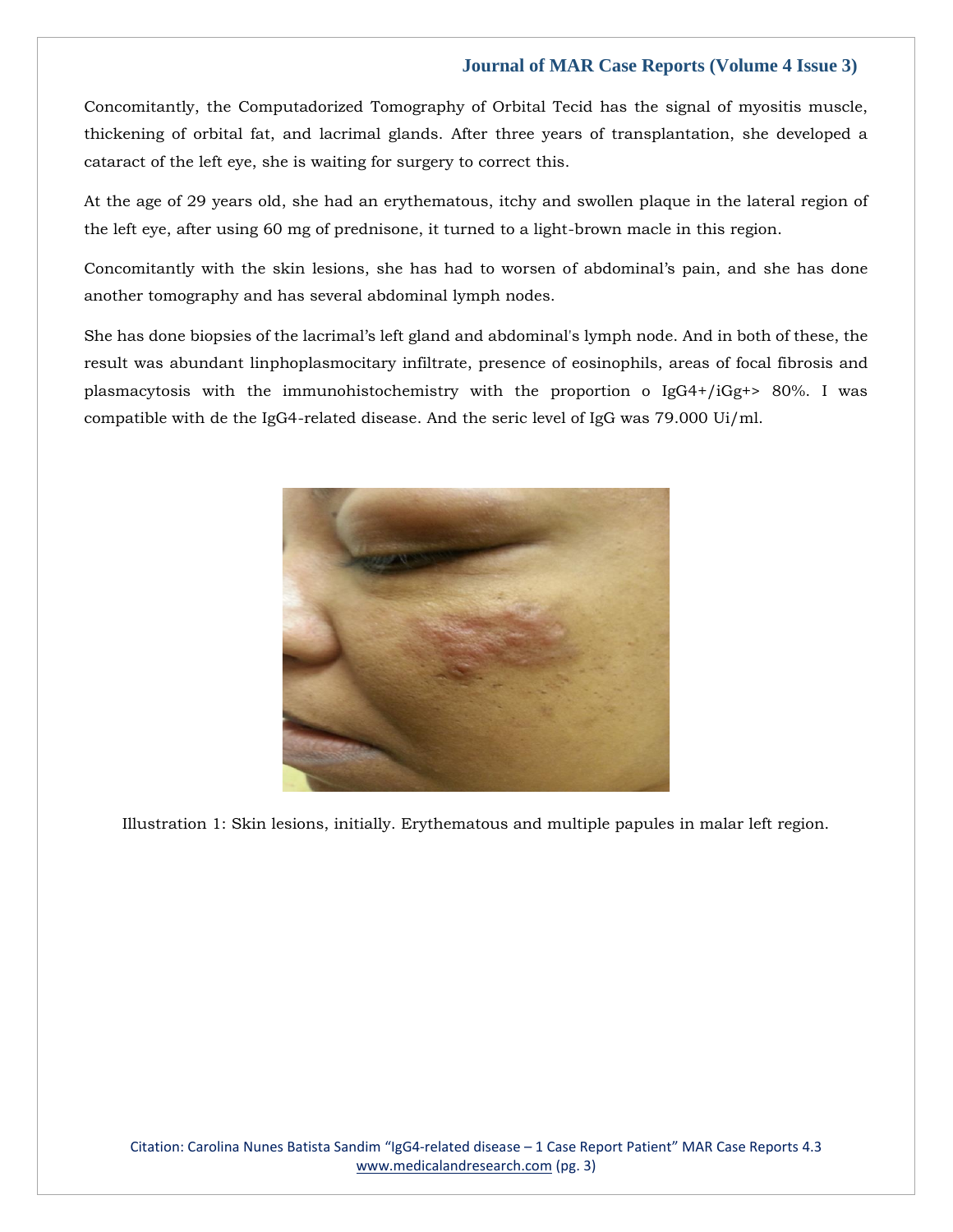

Illustration 2: Immunohistochemistry of skin lesion for phenotipage of phlasmocytes.

# **Results**

The IgG4-related disease has a large variety of clinical spectrum (1,2,5).

In the period of 4 to 7 October in 2011, there had been a symposium in Boston to make a Consense about the necessary criteria to establish the diagnostic of IgG4-related disease. In this consense, there has been established that besides soiled lesions in multiple sites, it is necessary the presence of two other histopathological major criteria, between these, are: soft lymphoplasmocitary's infiltrated, focal's fibrosis and obliterative phlebitis. These major criteria are harder to be found in lymph nodes, lungers' tecids, saliva's and lacrimal's glands. Between the minor criteria are: phlebitis without obliteration of lumen and an increased number of eosinophiles (5). Other relevant criteria to addition the diagnostic would be the relation of IgG4+ > 40 % in any tecid, It can have elevated seric levels of IgG or not (1,2,5).

Among the presented manifestations of this case, the report is important to know that skin lesions can occur later and rarely preceded the systemic manifestations. And these lesions are described as papules, plaques or nodes, usually erythematous and itchy in head or neck areas that improve with immunosuppression. There have never been described macles or bullies as initial lesions (7).

The ophthalmic impairment can present a large variety of manifestations and can englobe more frequently lacrimal's glands. But, the patient can present uveitis, episcleritis, muscular, nervous and osseous impairment and eyelids (8).

The lymph node impairment is very frequent, mainly in abdominal and aortic regions, and can simulate neoplasias and compress structures around (1,2).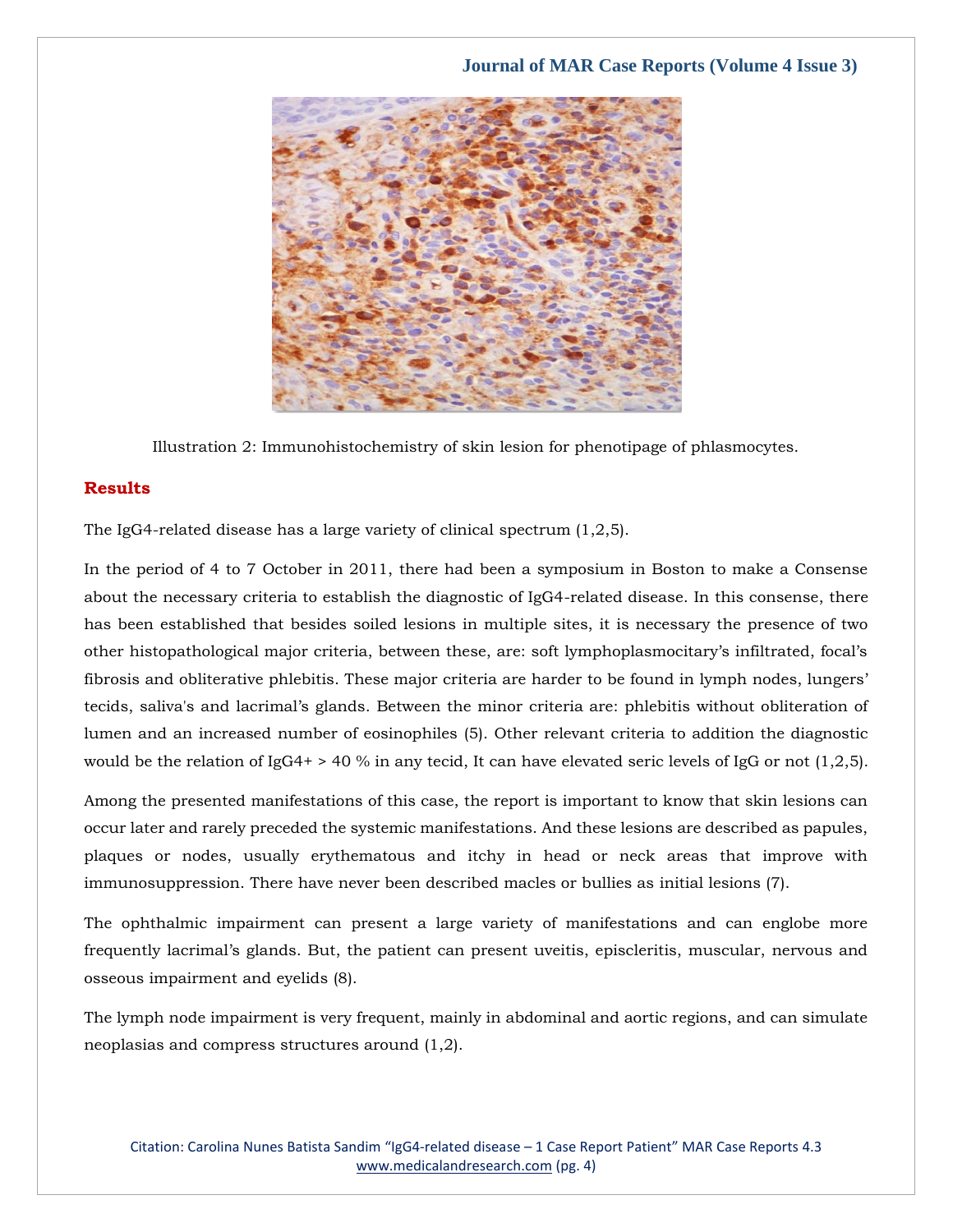The impairment of the nervous system is not very described and it is postulated that can be a consequence of expansive's lesions. And it can have consequences paralyzes and paraplegias (9).

The base of treatment is immunosuppression, normally with prednisone in high doses as  $1-1.5$  mg/kg per day. And rituximabe can be necessary. And according to the acommeted organs, it can be necessary complementary treatments. After the diagnostic, the following and the trace of lesions in kidneys, eyes and neoplasias are indispensable (1,2,5,7).

## **Conclusion**

Besides being a rare disease, it is well established the diagnostic criteria. And it has to be thought in patients that have other systemic manifestations to program a better approach and proportionate a multidisciplinary attend to the patient.

#### **Acknowledgements**

We declare that this article has no financial support We declare that this article has no conflict of interest.

## **References**

1[.Hedgire SS, Dermott S, Bonczuk D. The Spectrum of IgG4-related Disease in the abdômen and pelvis.](https://www.google.com/search?q=The+Spectrum+of+IgG4-related+Disease+in+the+abd%C3%B4men+and+pelvis&oq=The+Spectrum+of+IgG4-related+Disease+in+the+abd%C3%B4men+and+pelvis&aqs=chrome..69i57.445j0j7&sourceid=chrome&ie=UTF-8)  [Air Am J Roentgenol, 2013; 291: 14-22.](https://www.google.com/search?q=The+Spectrum+of+IgG4-related+Disease+in+the+abd%C3%B4men+and+pelvis&oq=The+Spectrum+of+IgG4-related+Disease+in+the+abd%C3%B4men+and+pelvis&aqs=chrome..69i57.445j0j7&sourceid=chrome&ie=UTF-8)

2.Fernandes DA, Kido RYZ, Barros RHO, [Martins DL, Penachim TJ, Caserta NMG. Doença Relacionada](https://www.google.com/search?q=Doen%C3%A7a+Relacionada+a+IgG4%3A+pancreatite+autoimune+e+manifesta%C3%A7%C3%B5es+extrapancre%C3%A1ticas&sxsrf=AOaemvK9gduMyguug5ub4IC-IILesXl7wQ%3A1641480722430&ei=EgLXYa3dGYSwmAWclYrYCQ&ved=0ahUKEwitrvaasJ31AhUEGKYKHZyKApsQ4dUDCA4&uact=5&oq=Doen%C3%A7a+Relacionada+a+IgG4%3A+pancreatite+autoimune+e+manifesta%C3%A7%C3%B5es+extrapancre%C3%A1ticas&gs_lcp=Cgdnd3Mtd2l6EAM6BwgjEOoCECdKBAhBGABKBAhGGABQ8gVY8gVg5ghoAXAAeACAAfsBiAH7AZIBAzItMZgBAKABAaABArABCsABAQ&sclient=gws-wiz)  [a IgG4: pancreatite autoimune e manifestações extrapancreáticas. Radiol Bras, 2016; 49\(2\): 122-25.](https://www.google.com/search?q=Doen%C3%A7a+Relacionada+a+IgG4%3A+pancreatite+autoimune+e+manifesta%C3%A7%C3%B5es+extrapancre%C3%A1ticas&sxsrf=AOaemvK9gduMyguug5ub4IC-IILesXl7wQ%3A1641480722430&ei=EgLXYa3dGYSwmAWclYrYCQ&ved=0ahUKEwitrvaasJ31AhUEGKYKHZyKApsQ4dUDCA4&uact=5&oq=Doen%C3%A7a+Relacionada+a+IgG4%3A+pancreatite+autoimune+e+manifesta%C3%A7%C3%B5es+extrapancre%C3%A1ticas&gs_lcp=Cgdnd3Mtd2l6EAM6BwgjEOoCECdKBAhBGABKBAhGGABQ8gVY8gVg5ghoAXAAeACAAfsBiAH7AZIBAzItMZgBAKABAaABArABCsABAQ&sclient=gws-wiz) 3[.Ahh SS, Song JJ, Park YB, Lee SW. Malignancies in Korean patients wiht immunoglobulin G4](https://www.google.com/search?q=Malignancies+in+Korean+patients+wiht+immunoglobulin+G4+%E2%80%93+related+disease&sxsrf=AOaemvI3I6DShAyA9OIQfK9a6C9Pni4s6g%3A1641480741651&ei=JQLXYdChJ5K0mAXIh5JY&ved=0ahUKEwiQyIuksJ31AhUSGqYKHciDBAsQ4dUDCA4&uact=5&oq=Malignancies+in+Korean+patients+wiht+immunoglobulin+G4+%E2%80%93+related+disease&gs_lcp=Cgdnd3Mtd2l6EAM6BwgjEOoCECdKBAhBGABKBAhGGABQ_gVY_gVgwAhoAXAAeACAAaYCiAGmApIBAzItMZgBAKABAaABArABCsABAQ&sclient=gws-wiz) – related [disease. Int J Rheum Dis 2017, May 22.](https://www.google.com/search?q=Malignancies+in+Korean+patients+wiht+immunoglobulin+G4+%E2%80%93+related+disease&sxsrf=AOaemvI3I6DShAyA9OIQfK9a6C9Pni4s6g%3A1641480741651&ei=JQLXYdChJ5K0mAXIh5JY&ved=0ahUKEwiQyIuksJ31AhUSGqYKHciDBAsQ4dUDCA4&uact=5&oq=Malignancies+in+Korean+patients+wiht+immunoglobulin+G4+%E2%80%93+related+disease&gs_lcp=Cgdnd3Mtd2l6EAM6BwgjEOoCECdKBAhBGABKBAhGGABQ_gVY_gVgwAhoAXAAeACAAaYCiAGmApIBAzItMZgBAKABAaABArABCsABAQ&sclient=gws-wiz) Doi: 10.1111/1756.185x.13093.

4[.Seo N, Kim JH, Byn JH, Lee SS, Kim HJ, Lee M. Immunoglobulin G4-Related Kidney Disease: a](https://www.google.com/search?q=Immunoglobulin+G4-Related+Kidney+Disease%3A+a+comprehensive+Pectorial+Review+of+the+imaging+spectrum%2C+mimickers+and+clinicopathological+characteristics&sxsrf=AOaemvLtu7U4hisl2k_A0HqsXRbQXrI-zg%3A1641480759953&ei=NwLXYYbgOZeIr7wP7Ia4oAE&ved=0ahUKEwjG1-issJ31AhUXxIsBHWwDDhQQ4dUDCA4&uact=5&oq=Immunoglobulin+G4-Related+Kidney+Disease%3A+a+comprehensive+Pectorial+Review+of+the+imaging+spectrum%2C+mimickers+and+clinicopathological+characteristics&gs_lcp=Cgdnd3Mtd2l6EAMyBwgjEOoCECcyBwgjEOoCECcyBwgjEOoCECcyBwgjEOoCECcyBwgjEOoCECcyBwgjEOoCECcyBwgjEOoCECcyBwgjEOoCECcyBwgjEOoCECcyBwgjEOoCECdKBAhBGABKBAhGGABQggZYggZghgloAXAAeACAAQCIAQCSAQCYAQCgAQGgAQKwAQrAAQE&sclient=gws-wiz)  [comprehensive Pectorial Review of the imaging spectrum, mimickers and clinicopathological](https://www.google.com/search?q=Immunoglobulin+G4-Related+Kidney+Disease%3A+a+comprehensive+Pectorial+Review+of+the+imaging+spectrum%2C+mimickers+and+clinicopathological+characteristics&sxsrf=AOaemvLtu7U4hisl2k_A0HqsXRbQXrI-zg%3A1641480759953&ei=NwLXYYbgOZeIr7wP7Ia4oAE&ved=0ahUKEwjG1-issJ31AhUXxIsBHWwDDhQQ4dUDCA4&uact=5&oq=Immunoglobulin+G4-Related+Kidney+Disease%3A+a+comprehensive+Pectorial+Review+of+the+imaging+spectrum%2C+mimickers+and+clinicopathological+characteristics&gs_lcp=Cgdnd3Mtd2l6EAMyBwgjEOoCECcyBwgjEOoCECcyBwgjEOoCECcyBwgjEOoCECcyBwgjEOoCECcyBwgjEOoCECcyBwgjEOoCECcyBwgjEOoCECcyBwgjEOoCECcyBwgjEOoCECdKBAhBGABKBAhGGABQggZYggZghgloAXAAeACAAQCIAQCSAQCYAQCgAQGgAQKwAQrAAQE&sclient=gws-wiz)  [characteristics. Korean J Radiol, 2015; 16\(5\): 1056-67.](https://www.google.com/search?q=Immunoglobulin+G4-Related+Kidney+Disease%3A+a+comprehensive+Pectorial+Review+of+the+imaging+spectrum%2C+mimickers+and+clinicopathological+characteristics&sxsrf=AOaemvLtu7U4hisl2k_A0HqsXRbQXrI-zg%3A1641480759953&ei=NwLXYYbgOZeIr7wP7Ia4oAE&ved=0ahUKEwjG1-issJ31AhUXxIsBHWwDDhQQ4dUDCA4&uact=5&oq=Immunoglobulin+G4-Related+Kidney+Disease%3A+a+comprehensive+Pectorial+Review+of+the+imaging+spectrum%2C+mimickers+and+clinicopathological+characteristics&gs_lcp=Cgdnd3Mtd2l6EAMyBwgjEOoCECcyBwgjEOoCECcyBwgjEOoCECcyBwgjEOoCECcyBwgjEOoCECcyBwgjEOoCECcyBwgjEOoCECcyBwgjEOoCECcyBwgjEOoCECcyBwgjEOoCECdKBAhBGABKBAhGGABQggZYggZghgloAXAAeACAAQCIAQCSAQCYAQCgAQGgAQKwAQrAAQE&sclient=gws-wiz)

5[.Deshpanch V, Zen Yoh, Chan IKC, Yi EEY, Sato Y, Yoshino T et al. Consensus Statement on the](https://www.google.com/search?q=Consensus+Statement+on+the+Pathology+of+IgG4-Related+Disease&sxsrf=AOaemvLMFyB2AVLNZJ0WKBYXckTdJ4JinA%3A1641480781351&ei=TQLXYcjwFNyVr7wP8NqkyAY&ved=0ahUKEwiIy4K3sJ31AhXcyosBHXAtCWkQ4dUDCA4&uact=5&oq=Consensus+Statement+on+the+Pathology+of+IgG4-Related+Disease&gs_lcp=Cgdnd3Mtd2l6EAMyBQgAEIAEMgYIABAWEB46BwgjEOoCECdKBAhBGABKBAhGGABQzwVYzwVgoAhoAXACeACAAdIBiAHSAZIBAzItMZgBAKABAaABArABCsABAQ&sclient=gws-wiz)  [Pathology of IgG4-Related Disease. Modern Pathol, 2012; 25: 1181-](https://www.google.com/search?q=Consensus+Statement+on+the+Pathology+of+IgG4-Related+Disease&sxsrf=AOaemvLMFyB2AVLNZJ0WKBYXckTdJ4JinA%3A1641480781351&ei=TQLXYcjwFNyVr7wP8NqkyAY&ved=0ahUKEwiIy4K3sJ31AhXcyosBHXAtCWkQ4dUDCA4&uact=5&oq=Consensus+Statement+on+the+Pathology+of+IgG4-Related+Disease&gs_lcp=Cgdnd3Mtd2l6EAMyBQgAEIAEMgYIABAWEB46BwgjEOoCECdKBAhBGABKBAhGGABQzwVYzwVgoAhoAXACeACAAdIBiAHSAZIBAzItMZgBAKABAaABArABCsABAQ&sclient=gws-wiz) 92.

Citation: Carolina Nunes Batista Sandim "IgG4-related disease – 1 Case Report Patient" MAR Case Reports 4.3 [www.medicalandresearch.com](http://www.medicalandresearch.com/) (pg. 5)